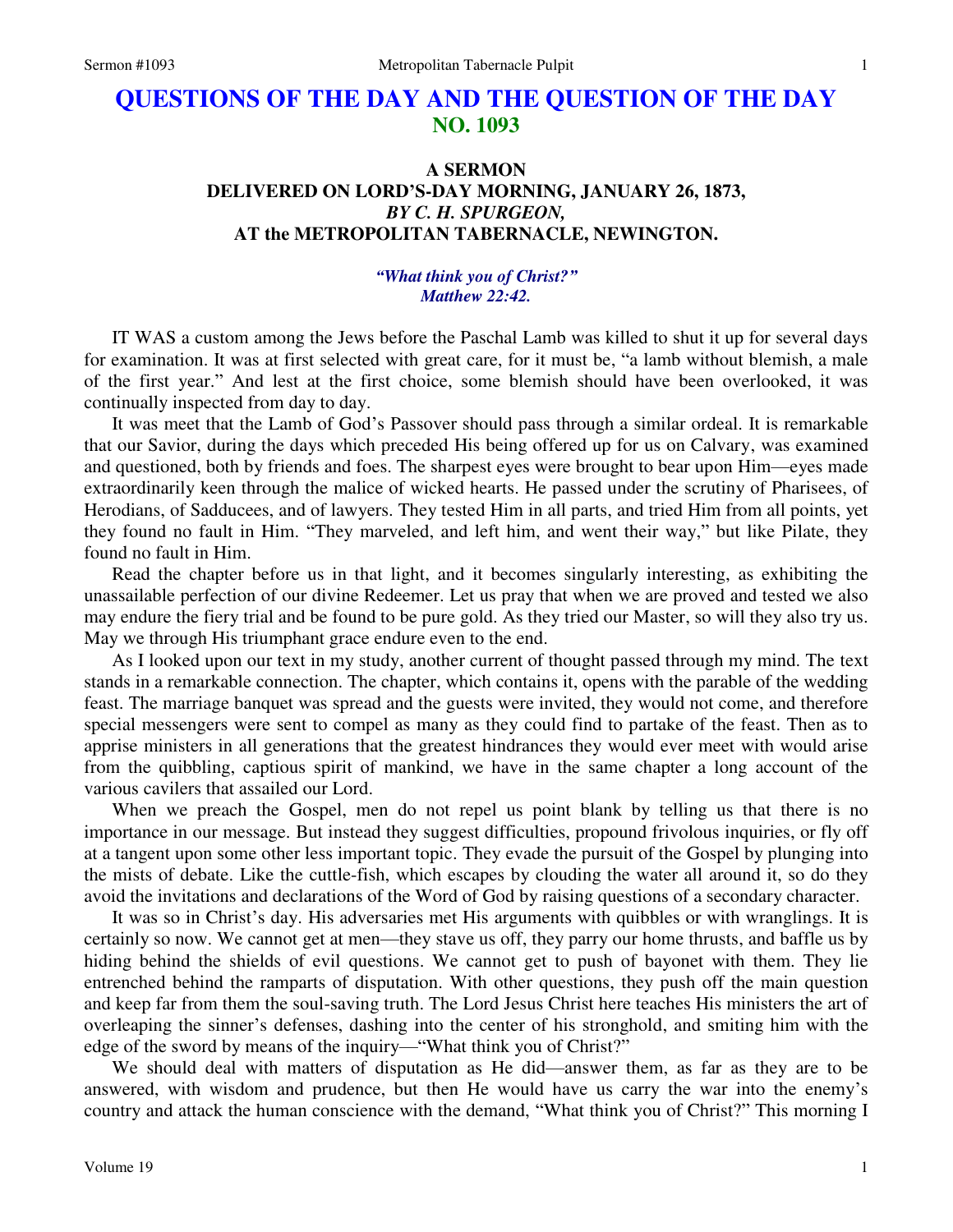purpose, first, to speak upon *questions of the day,* and then to press home upon you *the question of the day*—the question of all questions, in which life and death are wrapped up.

**I.** First, a little upon some of the QUESTIONS OF THE DAY, not at all with any intent of interesting you in them, but rather of calling you somewhat away from them lest they too much engross you.

The first question of the day is nearly akin to that which was proposed to our Lord by the Pharisees and the Herodians. It deals with the connection between politics and religion, *the vexatious question of church and state*. How far does Caesar's rule go? Where does it end? And where are we amenable to God alone? This inquiry, in a very practical shape, presses upon the Dissenters of England. I very largely attribute the partial decline of religious prosperity in some of our churches to the interest which has been taken in the questions, which naturally arise out of the unscriptural and adulterous connection at present existing between the church and the state in this land.

We have each of us a certain amount of mental power, of time, of energy, and no more. And if it be a necessity, as it is a necessity, that every Nonconformist should contend for his rights and liberties, and should never rest till perfect religious equality is established in the land, then, so much of our strength is taken away from higher and better matters to attend to that which, nevertheless, it is unavoidable that we should consider. It is not possible for us to cease from our efforts to obtain deliverance from the degrading yoke which now burdens us.

We are told that we enjoy *toleration*—the very word is an insult. What would the members of the dominant sect think if we talked of tolerating them? We shall never be satisfied until all religious communities stand upon an equal footing before the law. Caesar has no right to demand of us that we shall support the religion or the superstition which he chooses to select. An established church is a spiritual tyranny. We wear no chains upon our wrists, but on our spirits, our oppressors have thrust fetters which gall us worse than bands of steel. We are compelled as a part of the nation to support a church whose business it is to pull down that which, with prayers and tears, we live to build up, and would even die to maintain. As Protestant Dissenters, we see the truths we preach assailed by an army of Anglican Papists, whom we are compelled to support that they may oppose our most cherished designs.

Popery is this day installed and endowed among us, and we are compelled to acknowledge its myrmidons as the clergy of our own national church. That which our fathers died to overthrow, we are compelled to support. We cannot help being indignant. We would be less than men if our blood did not boil within us at such injustice. If men want Popery, or any other form of error, let them pay for it themselves, and call it their own. But to foist their superstition on us as part of the nation is an oppression against which we appeal to the Judge of all the earth.

Men cannot long bear to be saddled with the maintenance of a superstition which they abhor—least of all can the descendants of the Ironsides endure it, who, though they have laid aside all carnal weapons, cannot quite forget the fields on which their fathers made the Cavaliers feel the weight of their right arms. The insult to our consciences, which is embodied in the present church and state, is a daily provocation to us as men and Christians. Of the present unrighteous domination I would say, "Down with it, down with it, all you who have a spark of justice left in your souls." As for us, we will never rest till we are free from this excuseless injustice, and free we will be, as sure as God, the God of righteousness, yet lives.

Now, we cannot think about all this and be earnest about it—we confess it, and are grieved it is so without very much of our strength running in that direction, strength which we would fain spend upon pure, spiritual religion. We desire to be always and alone preaching Christ. We desire to be building up His church and living at peace with all our brethren. We want in all things to be giving unto God all our heart and soul and strength. But this altercation concerning God and Caesar will come in. It imperatively demands our attention, and so it distracts us in a measure from our higher work, and therefore, the sooner it is done with the better. We cannot be always taken up with this matter, we count the Gospel to be worth ten thousand times as much.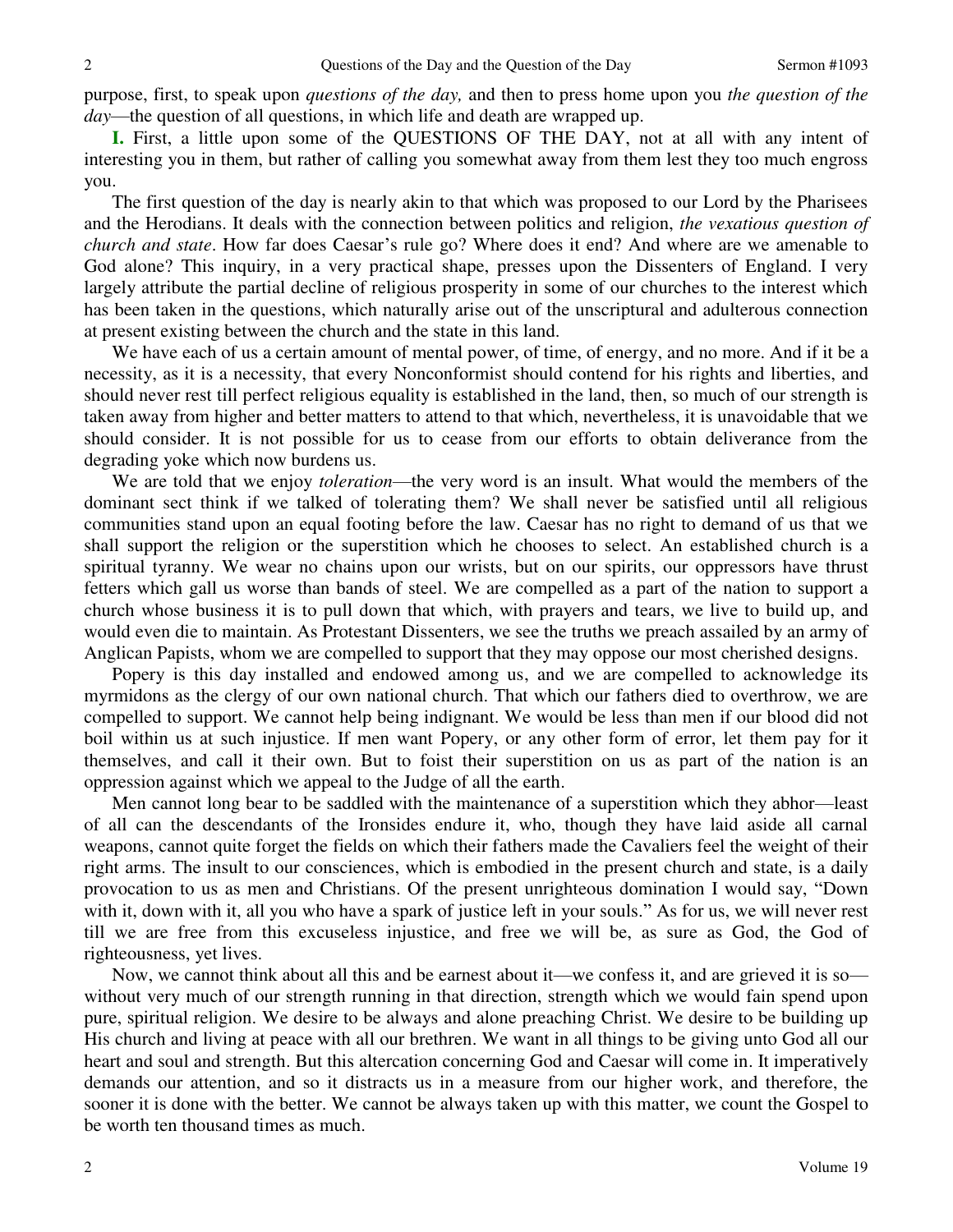The Savior, when the Caesar question was brought forward, answered it most completely. They said, "Shall we pay tribute to Caesar?" "Whose money is this?" said He. "Caesar's money." "Very well, you have evidently submitted to Caesar's government, you are under his sway. Therefore pay to him the tax which he demands of you, but still by no means forget that you are under God's government. Therefore render unto God the things that are God's." He drew a line of distinction here which ever ought to be maintained. "To Caesar, the things that are Caesar's."

To maintain order, to repress crime, to preserve individual liberty, to protect each man's rights, this is Caesar's business. To teach us religion? Is Caesar to do that? God forbid, for what religion will Caesar teach us? Is he a pagan? He will enforce idolatry. Is he a Papist? He will ordain Popery. Is he an atheist? He will establish infidelity. Remember the days of Queen Mary and see what Caesar is capable of when he meddles with religion. It is none of Caesar's business to deal with our consciences, neither will we ever obey Caesar in any matter which touches conscience. He may make what laws he will about religion, but by our loyalty to God, we pour contempt on Caesar when he usurps the place of God. He is no more to us than the meanest beggar in the street, if he goes beyond his own legitimate authority.

Render to Caesar, Caesar's. Politics to politicians. Obedience, cheerful and prompt, to civil rulers. To God, and to God only, things that are God's. And what are these? Our hearts, our souls, our consciences. Man himself is the coin upon which God has stamped His image and superscription (though, alas! both are sadly marred), and we must render to God our manhood, our wills, our thoughts, our judgments, our minds, our hearts. Consciences are for God. Any law that touches a conscience is null and void, *ipso facto*, for the simple reason that kings and parliaments have no right to interfere in the realm of conscience. Conscience is under law to none but God. We do not believe in liberty of conscience towards God. We are bound towards Him, to believe what He tells us, and to do what He bids us. But liberty of conscience, in respect to all mankind is the natural right of every man of woman born, and it ought to be tenderly respected.

Our Lord here lays the controversy to sleep by telling us to render unto Caesar the things that are Caesar's, and to God the things that are God's. Now, if there be any person here who is unconverted, but whose mind is much occupied with the church and state disputation, whichever side of the question he may take up, I would earnestly say to him—important as this is, and to some of us it is the question which, next to our soul's salvation, weighs most heavily on our hearts, yet still, first of all, attend to the more serious inquiry—"What think you of Christ?" Is He the Wonderful, the Counselor, the Mighty God in your esteem? Are you saved by Him? If not, I would bid you waive the topic upon which we have just now spoken until the higher question is answered.

When a man is at the point of death, the question is, what can we do to restore him? When the vessel is going down, the one thing needful for every man is, "How can I get to the boat?" Sometimes in a desperate case, as that of sudden shipwreck, the love of life may drive men to do even more than they should do for themselves, and tempt them in their mortal terror to become forgetful of the claims of others. O, I wish that something like that excess of diligence, if such could be, would come upon men's hearts with regard to their souls. There are enough saved men who can fight out the ecclesiastical dispute. You unsaved ones had better go to the cross, and there seek and find salvation. The question has, doubtless, vast importance, but with you the far more important matter is to believe in Christ.

Suppose you were to die tonight? It would then be a small matter to you what may be done in the next session of Parliament with the question of the separation of church and state. If you have to stand before the bar of God before this year is out, the established churches will be of small account to you if you be banished from heaven and hope. Therefore, see to it, I pray you, that no business interferes with the business of your soul.

A second problem of the age also crops up in this chapter—the inquiry into the *details of the future state.* I think none of us remember a time in which so many strange theories have been brought forward with regard to the doom of the ungodly and the condition of the righteous. Some are teaching, and teaching with great vehemence, that believers as well as others die at the time when they depart out of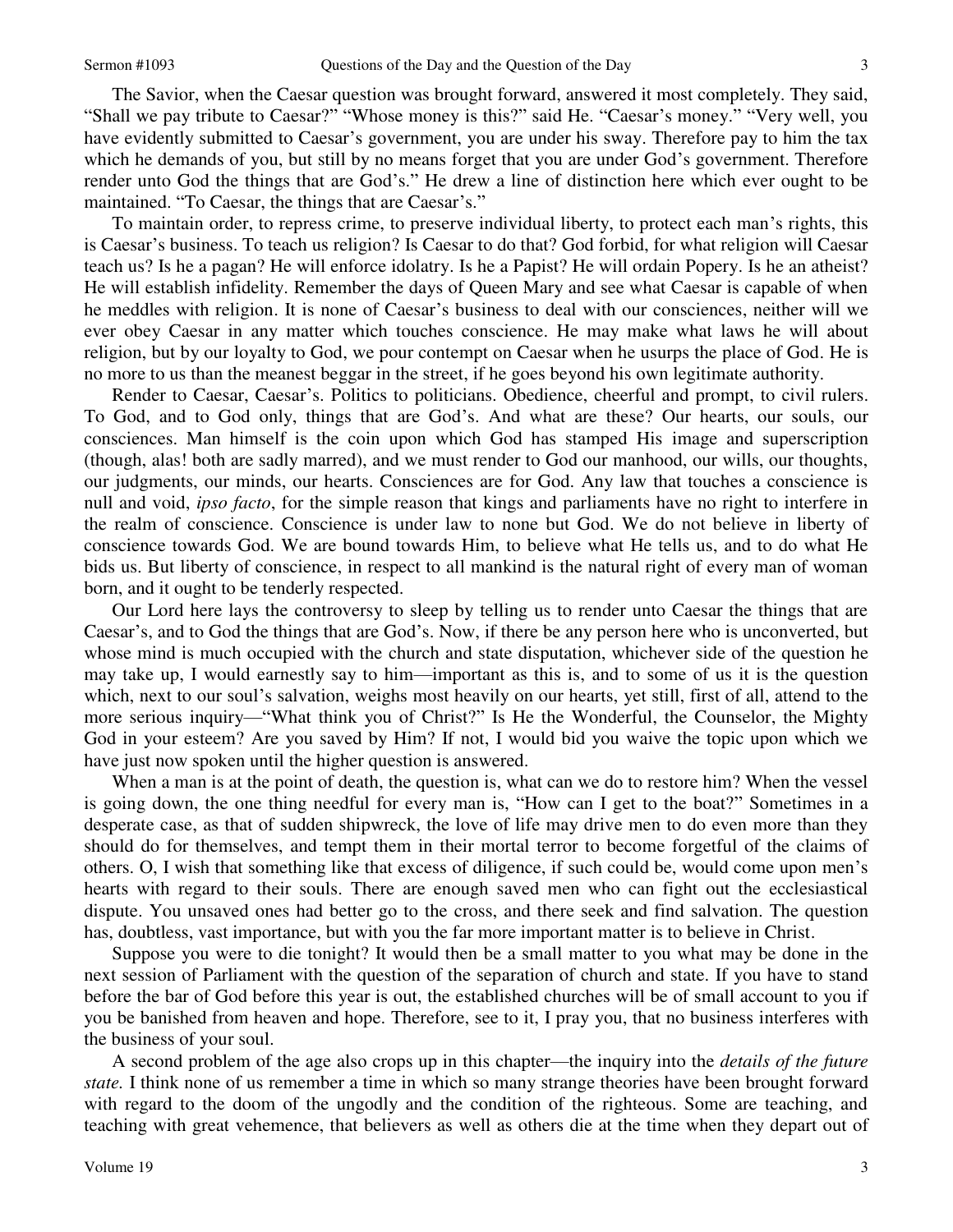this world, and that there is no more existence for the righteous until the day of the resurrection, that there are no such things as immortal souls, but that even the godly dissolve into dust and cease to be until the resurrection raises them out of the grave. Now these are solemn topics, and I believe that it is highly needful to be orthodox upon them. I do not think any man wastes his time that stands up to defend the old faith with regard to these things. I am persuaded that the generally received views are truthful and healthful, and that the novelties which swarm around us will breed abounding mischief. Still, for all that, there are other matters to be thought about besides that carnival of errors which comprises soul-sleeping, annihilation, universal restoration, and the like. There is a prior question, and that is, "What think you of Christ?"

However, since the facts of the future ought to be known, our Savior dealt with the Sadducees' heresy. The Sadducees, believing in pure materialism and denying the resurrection, the Savior declared to them the certainty of a future state, and took out of their hands a weapon of fancied difficulty. In answer to their question about the woman seven times married, He declared that in the next world men are neither married nor given in marriage—where death's ravages are unknown there is no need of reproduction. Since the Sadducees denied that there were angels, our Lord, without noticing their skepticism, declared that the risen ones are as the angels of God, thus killing two birds with one stone, correcting their views as to what men would be in the other world and quietly assuming that there are spirits called angels.

Then the great Teacher proved beyond question the continuous existence of the saints by reminding the Sadducees of the voice that spoke out of the bush to Moses. The Pentateuch was the great authority of the Sadducees. They did not reject the other inspired books, but they held the writings of Moses in superior veneration. Therefore our Lord with wisdom selects from the book of Exodus and quotes the words of the Lord's address to Moses out of the bush, "I am the God of Abraham, and the God of Isaac, and the God of Jacob." He then added a well-known Jewish axiom, "God is not the God of the dead, but of the living," and routed the skeptics in one battle.

It followed clearly enough that Abraham, Isaac, and Jacob were living in Moses' day. They were in their graves—that was certain. Therefore, it was equally certain that a something which was truly Abraham was not in the grave, but was somewhere else. That is to say, that the souls of Abraham, Isaac, and Jacob were living, and living in the possession of God, though their bodies had been consumed by the worm. There was the Savior's argument. The patriarchs, as to their bodies, had been dead for some generations, yet God called Himself their God, and therefore, in the truest sense, they could not be really dead, but must still exist.

It has been said that the nerve of this argument lies in the fact that Abraham, Isaac, and Jacob were, as to their bodies, dead at the time—that is true, and yet the argument would be strong if Abraham, Isaac, and Jacob had been alive at the time. Note this well and consider the point.

When God says to a man, "I am your God," what an infinite blessing He bestows, and how much the words imply! As long as God exists He belongs to that man, and therefore, the man himself must exist as long as God does, for that which does not exist cannot possess anything. That which possesses anything must itself exist. Hence it follows that as Abraham and all other saints must forever possess God, as their God, according to the word, "I am your God"—therefore they must eternally exist.

In order to receive and experience the sum and substance of the divine promise, nothing less than eternity will suffice. When God bestows a blessing upon a man, He gives him such a range of being as shall give him the capacity for enjoying that blessing. Temporal blessings have attached to them a natural being. The vast spiritual boon of possessing God is infinite and needs an everlasting existence for its enjoyment. The saints are living still, or else God could not be their God—and the saints are conscious still, for God is not the God of unconscious things that by hundreds of years together neither think nor feel. He is the God of those who are living in the sense of being active*.* They still worship and adore, and love, and serve. Their rest with Jesus is not that of unconsciousness. They are living—not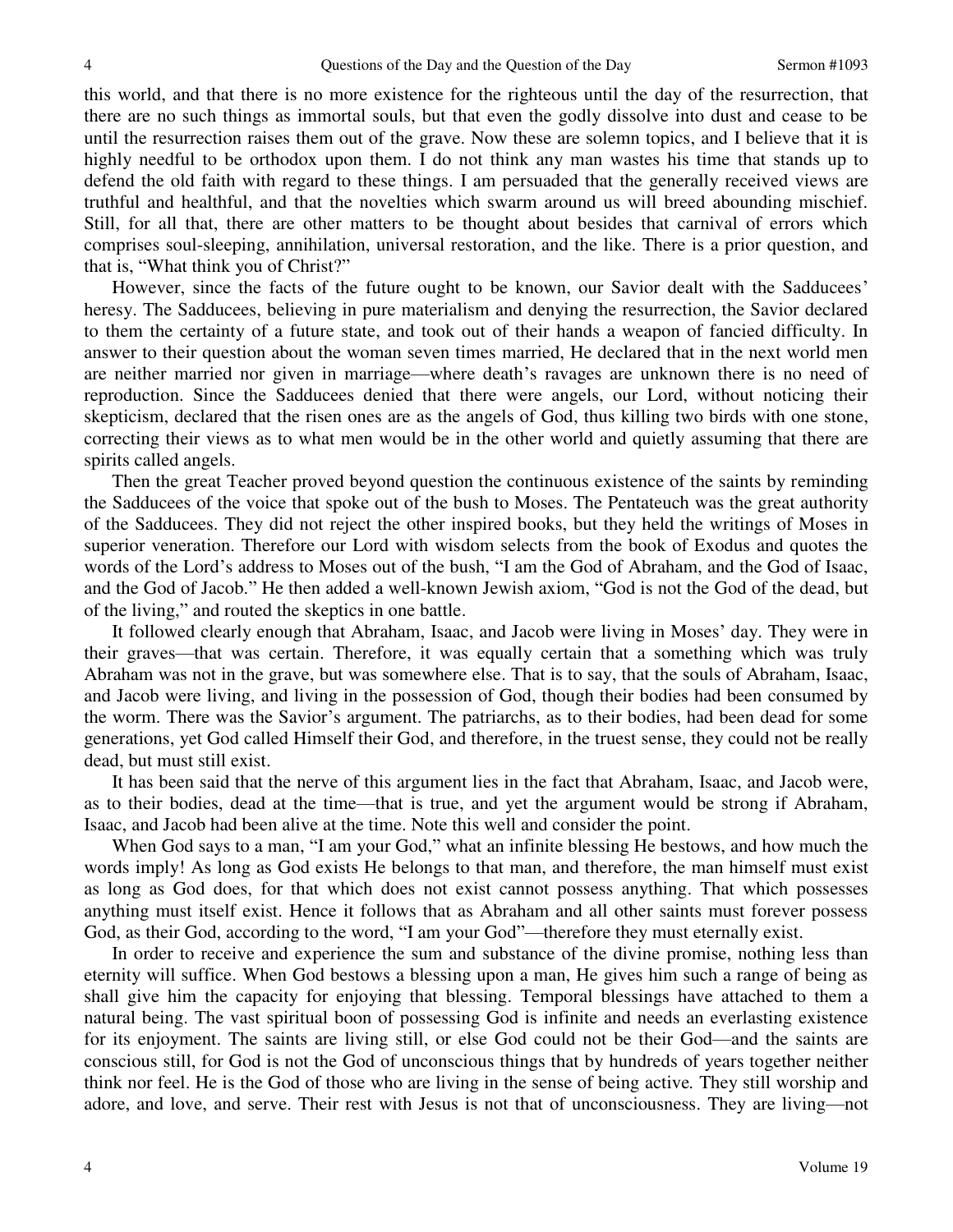merely existing, but living unto the living God. This was our Savior's proof and it is one which is overwhelmingly convincing.

The doctrine of the continued existence of the righteous is bound up with that of the resurrection. Immortality and the resurrection are kindred truths. When God said, "I am the God of Abraham," He did not say, "I am the God of Abraham's soul." If He had, the existence of Abraham's soul would have fulfilled the promise. But, "I am the God of Abraham," includes the whole of his person, and Abraham was body as well as soul. It was needful, therefore, that Abraham's body should rise to enjoy the fullness of God. There was, as a learned writer observes, an advance all the way. God was the God of Abraham while he was in the body of this death. He was the God of Abraham when unclothed, and He will be the God of Abraham when he is clothed with his house which is from heaven.

Now, my dear hearers, I would at once call you back to the main point. These questions ought to be thought of, and you should receive the teaching of Christ about them, and yield to none of the inventions of these evil days. Yet is there for you this more pressing question—"What think you of Christ?" Have you a part and a lot in Him? Are you saved by Him? It seems to me merest folly for an unconverted man to be asking, "What is the nature of heaven? What is the form of the resurrection body?" Did you ever see a poor, shivering, miserable beggar in the street, starving for want of food, and yet curious about the exact details of the imperial revenue for the current quarter of the year? What business can that be of his? Is not this his first business—to win a morsel of bread?

And should it not be your first concern, as a man, that you should be pardoned, that you should be accepted before God, that you should be saved from hell? Speculations upon the second advent and the prophecies of Ezekiel and Daniel—what have they to do with you while you are without Christ? Are you mad, you unsaved ones?—will you gratify curiosity while your souls are perishing for lack of the knowledge of Christ? The wrath of God abides on you, you are like a man in a condemned cell waiting for the day of execution. Is this a time to be puzzling your head about things which concern others, but which as yet certainly do not concern you? "What think you of Christ?" Put other things aside until that is settled. Then you shall attend to them in order, according as God shall help you.

There are, however, other questions which will arise—questions *upon theology*. One of these was asked of our Savior by the Pharisees. They wanted to know which was the first and chief commandment. They believed that Moses had given them three hundred and sixty-five commandments, corresponding to the number of days in the year, and that he had given them two hundred and forty-eight prohibitions. They made a great point of knowing the exact numbers. Among them, there were great disputes as to which entailed the more sin, the breaking of this or the breaking of that other command.

Some maintained that the ceremonial ordinances were more important than the moral commands. Another party held that the ceremonial precepts were very secondary as compared with the moral law. Scribes and lawyers wrangled without end. Our Savior answered their question by telling them that the love of God and the love of their neighbor were the two great commandments and so He ended that matter, but He did not permit their thoughts to stay there. He pushed on to the more vital question, "What think you of Christ?"

At the present day, if you speak to a man about his soul, he will ask, "Are you an Arminian or a Calvinist?" To this we reply, "Dear fellow, are you saved? That is the matter. We will tell you what we are another time. For the present you need a Savior, and there ought your mind to settle." "Well," says he, "what is your opinion in reference to baptism?" Our answer is ready enough, for we see the Lord's will plainly enough in His Word, but we beg you to think more of Jesus than of ordinances.

"But," says the caviler, "are you Presbyterian in church polity, or do you favor Episcopacy?" Dear friend, what has that to do with you? Have you passed from death unto life? That is the point. A man is drowning, and I put out my arm to rescue him, but he will not grasp my hand till I can assure him that I pronounce a certain Latin word correctly—is he not an idiot? My dear fellow, right quantities or false quantities are inconsiderable things compared with your being drowned—let us get you on dry land first and then we will talk about long vowels and short ones.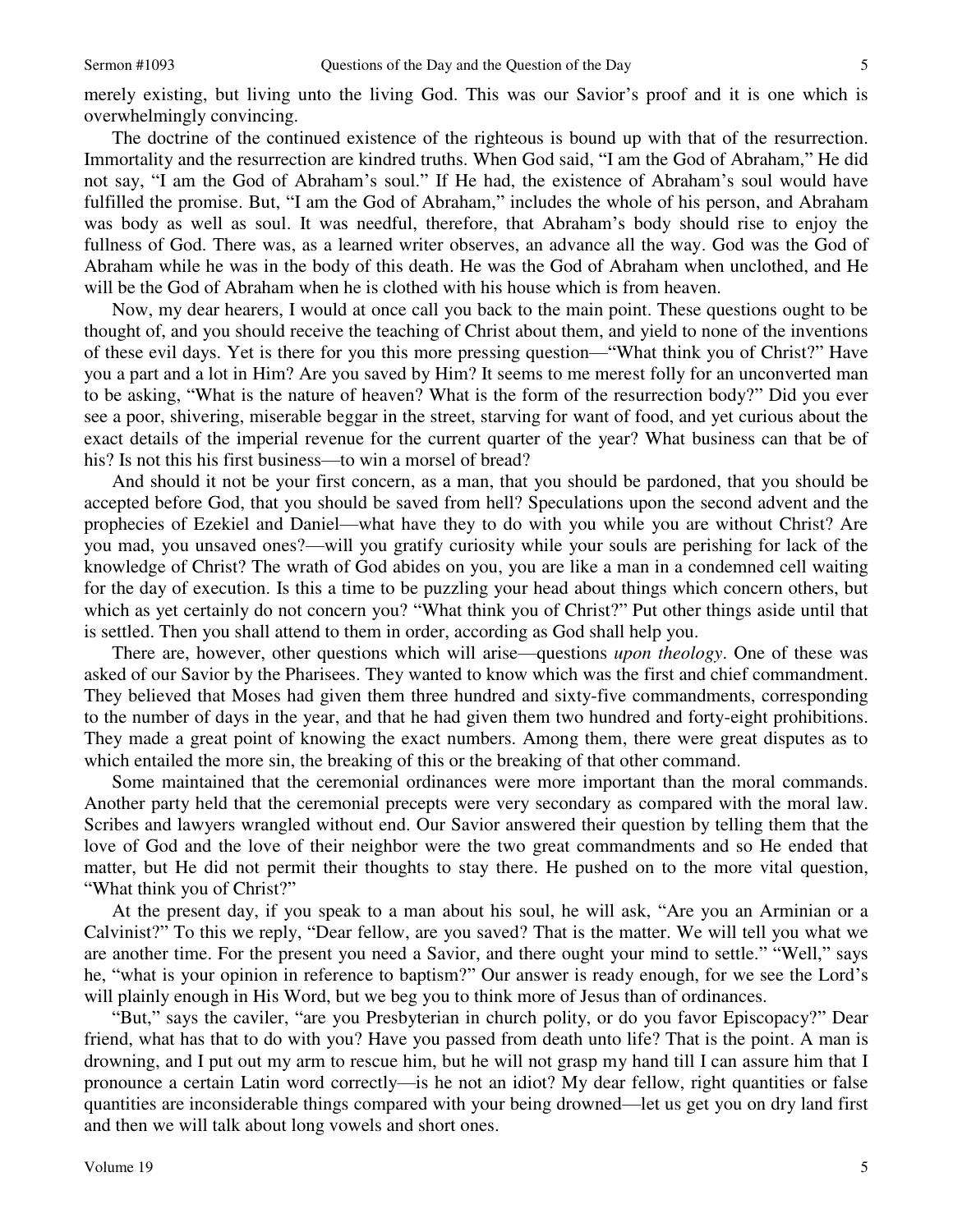So also, we cannot afford to split hairs while souls are being lost. We are far from saying that any doctrine is inconsiderable and that any truth is unimportant—a grain of truth is worth dying for. Still there are solemn facts to be thought of before we come to controversial doctrines. There are persons who will say, "But how would you celebrate the Lord's Supper?" I reply, "We do not celebrate it at all with such as you are. Until you know the Savior, we have no Lord's Supper for you whatever."

"But," says he—and he begins to question you whether there should be an altar of stone or a table of wood, and whether the elements should be dispensed by a priest, or by a minister, or by a common Christian. "These are very weighty matters, and I must have them all solved at once." Dear friends, we also think them weighty, and our testimony about them never hesitates, but we are not going to dispute with you, for we earnestly entreat you first of all to know Christ, and Him crucified. Make your calling and election sure and then we will be ready to give you reasons from the Word for our faith and practice. At present, "What think you of Christ?" is the one sole inquiry which demands your care.

I think I spoke out plainly enough just now upon the first question referring to politics and religion to let you know that I am by no means lukewarm on minor points. And I would speak with equal definiteness here about doctrines and ordinances, if it were needful to show you that I do not undervalue them. But for all that, "What think you of Christ?" is far above all other questions for a man who is unredeemed, and I do beseech you not to let those other points destroy you, as they may do by taking away your thoughts from the one thing needful. Till you are saved, you need your mind concentrated on the one essential point. After that we will teach you to observe all things whatsoever the Lord has spoken. But just now, "Believe on the Lord Jesus Christ, and you shall be saved," is the most important text in the Bible for you to consider.

**II.** Now, let us come to the second part of our subject—the QUESTION OF ALL QUESTIONS, the question of the day, the question of all days until days shall end—"What think you of Christ?"

Observe that it is an inquiry *which concerns the Savior*. "What think you of Messiah, the Sent One, the Christos, and the Anointed One of God?" Do you think His errand was necessary? Was there a need for such a person to come hither? Was a Savior necessary in your case? He came to save men from their sins—have you any sins? Have you sins from which you cannot escape of yourself, for which you can make no atonement yourself? Have you felt this? Do you feel it now?

If you say you have no sin, your thoughts of Christ will be that He was a needless commissioner from heaven as far as your case is concerned. He came not to call those who need not to be saved. Why should He do such a work of supererogation? Have you felt sin? Do you confess it? Do you believe therefore that God in sending Christ to save His people from their sins has done a gracious and merciful act? Do you accept the person whom He has sent? Are you willing to be saved by Him? Are you willing to be saved on His terms, which are that you yield yourself up to Him, that He shall be your sole Savior, that He shall have all the glory of your salvation, that you shall not be saved by any merit of your own, but be pardoned through His blood and righteousness? Do you agree to that? Does your soul say, "Ay," to that before the living God? If so, your thoughts of Christ are right.

But if not, if you kick at His sacrifice, and say, "I see no need for it." If you think it insufficient to put away sin, and if, therefore, you do not trust in it, then have you made God a liar by not believing His testimony concerning His Son. But I trust that this morning your thoughts of Christ are just these—"I am a sinner deserving punishment from God. I see that God has punished sin in Jesus Christ, and I trust myself in Christ, the atoning sacrifice, wholly and alone. I give myself up to Christ Jesus that He my save me, that He may rule me, that He may make me holy, even as He is holy. If He will but have me, I have no opposition to Him. Nay, I feel, on the contrary, a complete yielding of my soul to His divine will, happy to be saved by such a Savior."

I am favored, indeed, to be addressing persons who feel this in their very souls. Whatever else you have to perplex you, beloved, always hold to this, and let your thoughts of our dear Savior ever be humble, ever sweet, and ever pleasant to your hearts. Then, shall you be strong for sacred service, but never, never, never cease to think well of Jesus.

6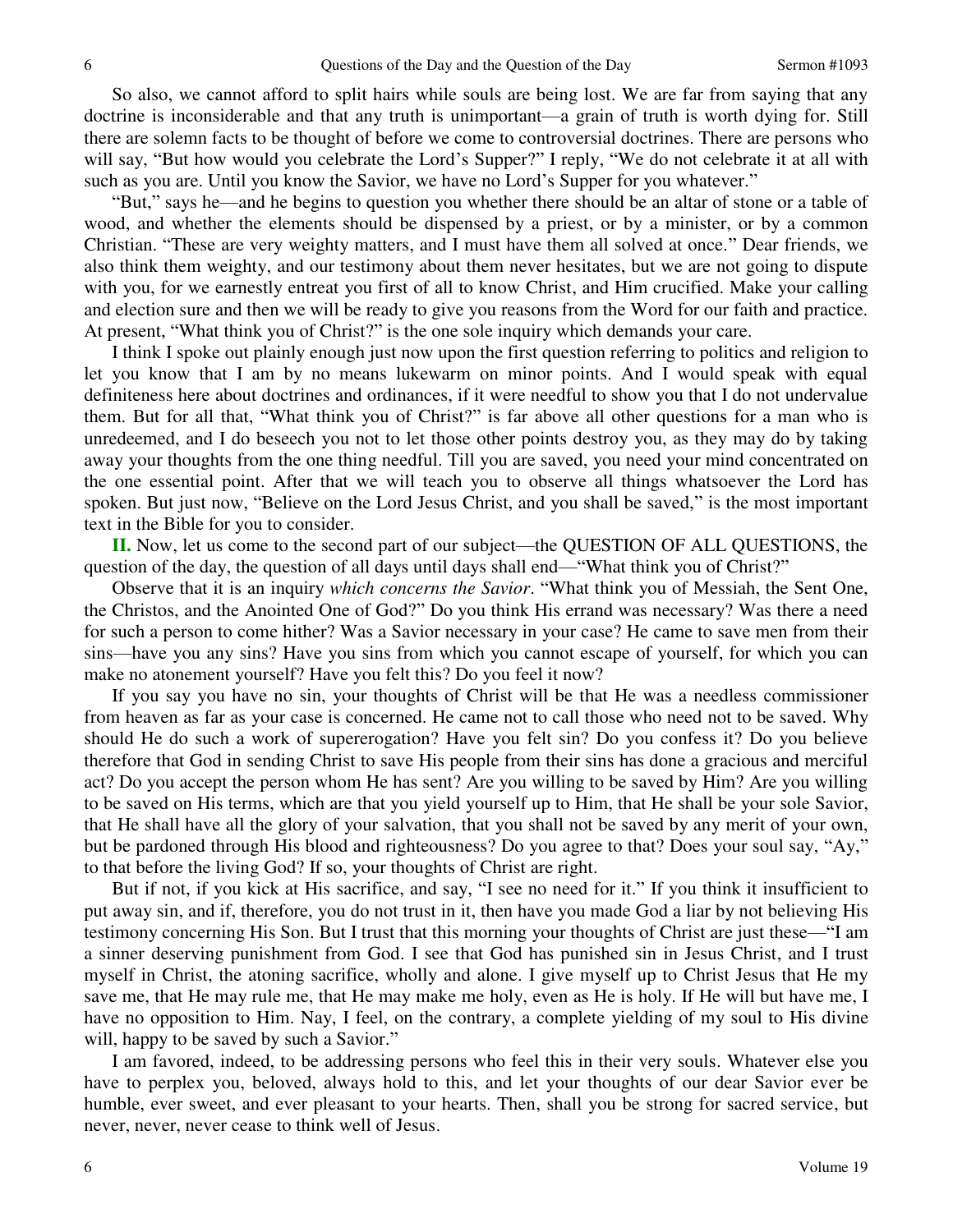Please notice that this question not only concerns the Savior, but it concerns *the person of the Savior,* and this is a point too often forgotten. We speak of the Lord's teachings and doings, but we ought more often to remember that He is a real personage, not a name, or a fiction. Not a shadow that has passed across the historic page, but a man of whom we may ask the question—"Whose Son is he?" as the Master asked it here.

Now, shall I put the question to you? What think you of person of Christ? Do you understand how Sonship and Lordship blend in Him? Do you understand Him to be the Son of David, and therefore, yielding obedience on earth, both to man and to God, becoming the servant of servants for our sake, and obedient even unto death, and yet do you comprehend that He is Lord of all, that the government is upon His shoulders? Is Christ your Savior and yet your Master? Has He washed your feet and yet do you bow down and kiss His feet? Has He done all for you, and now do you feel that He is enthroned in your heart's best love, and that you would do anything and everything for Him?

Bleeding on the cross and yet exalted on the throne—can you reconcile these two things? The crown of thorns and the crown of universal monarchy—have you seen how these two are united in His blessed person? What think you of Christ—Sonship and Lordship blended? And have you seen, and does your faith know, that He is both human and divine—Son of David, truly such by natural descent. Son of God, also by nature and essence? It is no use our mincing matters. We cannot believe in the salvation of a man who does not believe in the deity of Christ. We would have the utmost charity possible, but we must have honesty too, and it seems to us that the rejection of Christ as God is the rejection of His salvation altogether.

Beloved, have you accepted Christ, the whole Christ, the Man Christ, the God Christ, Immanuel, God with us? Is He your trust? If not, may the Lord bring you to look the question in the face before any other. Put all the rest in the background, and consider this—Have you thought rightly concerning God in Christ Jesus, the Savior of men?

Have you thought rightly of Him too in the matter of the opposition which is rendered to His kingdom, and yet of the sure conquest He will gain? Notice how the Holy Ghost has led David to write concerning it, "The LORD said unto my Lord, sit you at my right hand, until I make your enemies your footstool." Christ is opposed. You see it. Do you also lament it? Does your faith at the same time grasp the thought that all this opposition will be overcome, that Christ will yet sit upon the throne of His Father David, and will sway His scepter over the most fierce of all His adversaries? Oh, it is well when we can get to this—Christ in my own soul fighting with sin. Christ resisted by my depravity and corruption, and yet Christ sure to reign and sit as King when all my sins are overcome and all my corruptions overthrown. It is a blessed sight to see the struggling, and soon the triumphing of the Savior and to think of Him in that respect. I exhort you to make sure work about the divine Person of our dear Lord Jesus Christ, and to let all things else go or wait their turn for many a long day, until you know Him, and are found in Him, and are saved with a complete salvation in Him.

But I must pass on a little further. This question is not only about the Redeemer and His person, but it is about *thoughts*. "What *think* you of Christ?" It has been said that we shall not be hanged for our thoughts. It may be. But many have been damned for their thoughts. Indeed, this is the source of damnation, that men will think amiss, and from thinking amiss, go on to speak and act amiss. "What think you of Christ?" This is a searching inquiry to some, for their relations to Christ consist of anything else you like except thinking.

Many, who attend a place of worship never give themselves the trouble of thinking. They say a prayer night and morning, but as to thinking, that is out of the question. They go to their sacrament, and they do not mind how often, but they never think. What is a priest but an invention to think for me, to do my religion for me? But the question is, "What think *you* of Christ?" If there is no thought in your religion, there is no life in it. Man invents mechanical forms and modes in order to get away from the horrible necessity of thinking, but in so doing he destroys his soul. Every man should do his own thinking, and do it at home too, and not need to put it out for somebody else to perform it for him.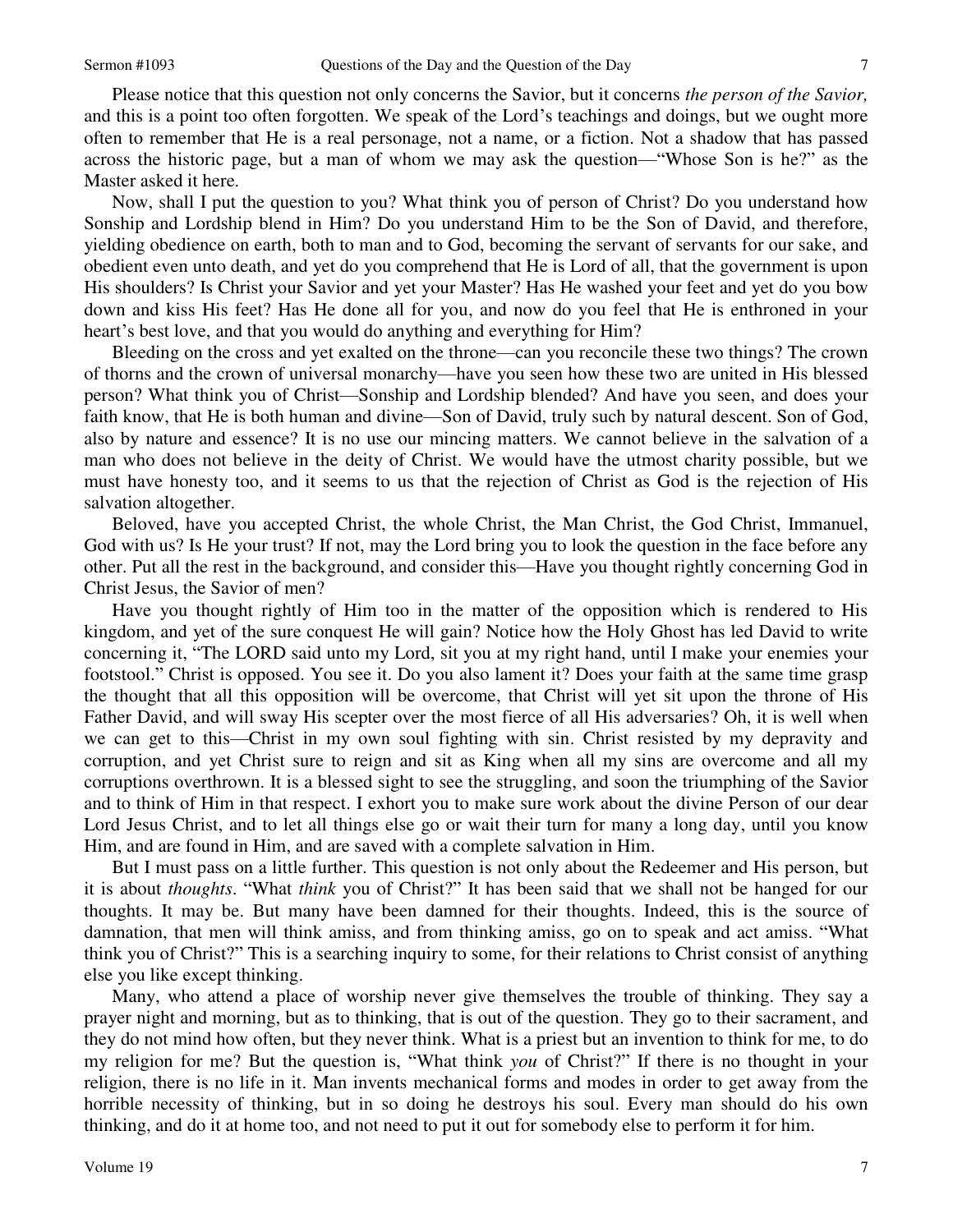The mind must exercise itself towards God, and if it does not, our worship is dead worship. Our Savior suggests to us that we must think, and think of Him—"What think you of Christ?" Is it a pleasure to you to think of Christ? Do you so love Him, is He so comely in your esteem that you delight to think of Him? Do you frequently think of Christ, just as you often think of those you love? And do you naturally think of Christ just as we naturally think of food without being reminded of it, seeing we have to live upon it, and therefore inward appetite renders impossible to forget? Have you a passion for Christ?

These are the kind of inquiries which try a man. Is your nature so changed that Christ has become your Friend, and therefore you delight in Him? Has He become your food, and therefore you inevitably long for Him, and must do so because of new appetites and cravings within your nature? Do you think of Christ joyfully? Can you say—

> *"In the heavenly Lamb Thrice happy I am, And my heart it doth leap At the sound of His name?"*

 Do you think of Christ, desiring still nearer access, and a clearer view of Him, sighing out with sacred love-sickness, saying, "O that I were with Him where He is or that He were with me where I am"? Do you think of Him with admiration, wondering at the Altogether Lovely One? Do you think of Him with an ardent wish to be conformed to His image, saying, "Gracious Savior, make me like Yourself "? Do you think of Him with practical love, so that you help His cause, succor His poor people, proclaim His truth, aid His church, and pity sinners for whom He shed His blood? Do you so think of Christ as to speak well of Him and commend Him to the love of mankind? Do thoughts of Jesus keep you back from sin and incite you to continue in the paths of holiness for His name's sake? Do you so think of Christ that you pray for Him, that you give to Him, that you work for Him? "What think you of Christ?" Is He worthy of your actual, practical, diligent service, or is it to be all talk, and idle chat, and broken resolutions, and vain professions? "What *think* you of Christ?"

Then notice, the question is about *your own thoughts*. How pleased we all are with the work of judging other people. There are certain persons to whom, if you will speak against all churches and all religious people, and say, "How all are departing from the truth, and all going aside," you are furnishing them with the sweetest possible nuts. They delight in sacred scandal.

Now it may be true that everybody is very bad, but I do not particularly see what I have to do with that. The main thing, at any rate, for the most of you to consider is—"What think *you* of Christ?"—*you*. "Ah," says one, "I like to see abuses exposed." Very well, come hither and let us turn *your* heart inside out. "What think you of Christ?" "I like a searching ministry," says one. Very well, then let this question search you, and go right through your soul like a hurricane—"What think you of Christ?"

"Alas! my neighbors are great Sabbath-breakers." What are you, sir? Cannot you break the Sabbath, and yet attend a place of worship? Do you not carry burdens in your soul on the Sabbath day, and is it not ordained to be a day of rest for the mind as well as for the body? "Ah, but some of my neighbors are very erroneous in their doctrine." What are you the better for your orthodoxy? That is the point. May it not involve more sin to have the light and not to act upon it than to be in the dark altogether?

I beseech you, each man, each woman, for himself put the question to your own soul, "What think you of Christ?" How many times after a sermon have you said, "I wonder how so-and-so could sit still and listen to that part of it. I thought as I was sitting there what a home-thrust the preacher gave so-andso." Were such thoughts right? Is that the way to hear the Gospel? Are we not to hear for ourselves? Should there not be a personal application on all matters? I push home this demand with vehemence with leave or without leave, I beseech each one of you to answer to this inquiry—"What think you of Christ?"